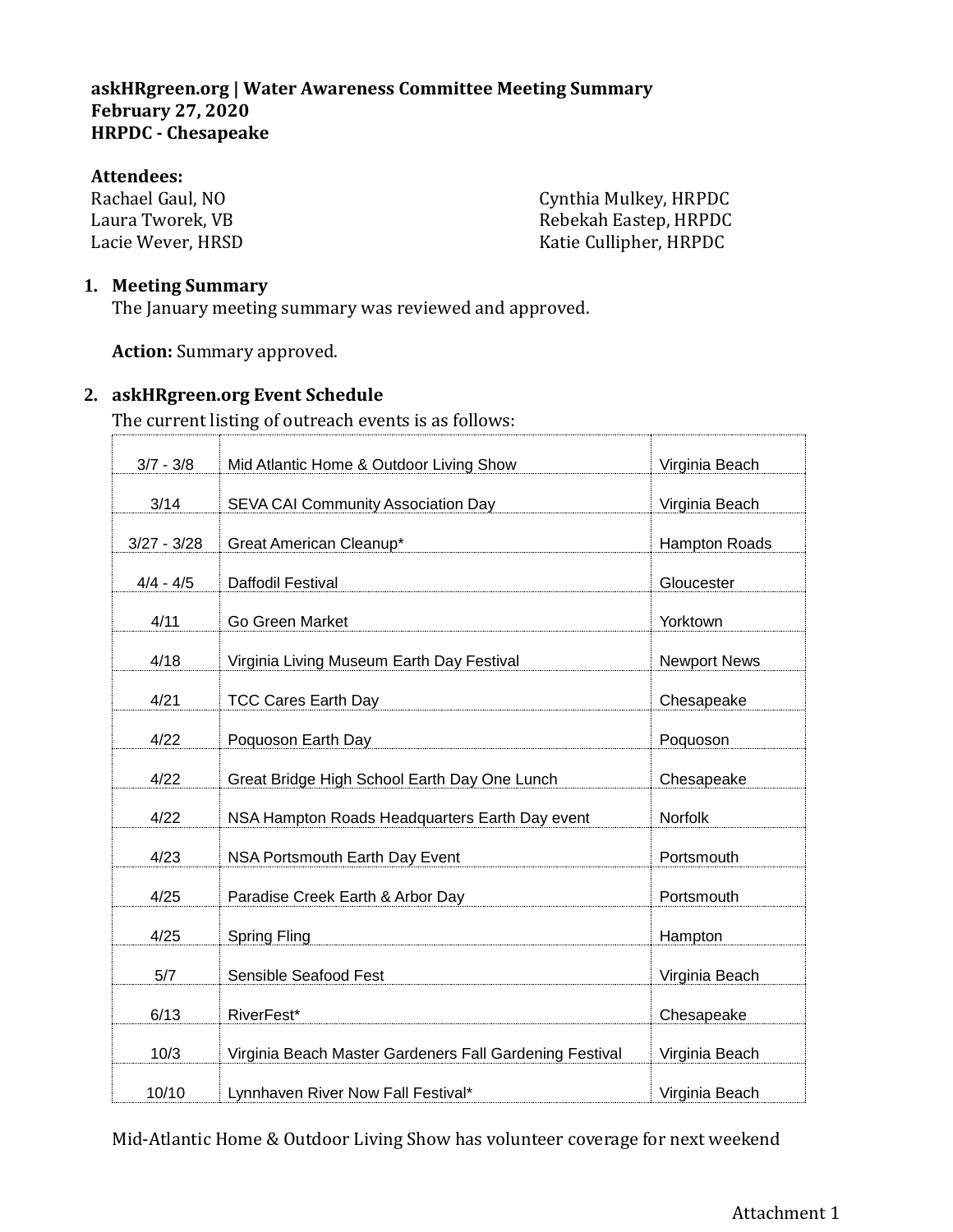Great American Cleanup on March 27-28. Waterworks is coordinating reservoir cleanups with local paddling group. Other localities are encouraged to join in.

Laura Tworek will work both RiverFest and the Lynnhaven River Now Fall Festival.

Landlord Summit in Norfolk – Norfolk Utilities will have a table to increase outreach to landlords and property managers.

HRSD is planning an event on April 19th with a local church. Lacie Wever will reach out with additional information as it becomes available.

**Action:** Committee members are encouraged to reserve the trailer early for any upcoming events.

## **3. FY20 Media Campaigns & Promotions**

The following media and promotional campaigns are planned for FY20:

- Fall Imagine a Day Without Water paid media campaign (October) Completed
- Spring Fixing Leaks paid media campaign (March 23-29)
	- o Dates for campaign are wrong and need to be changed to March 16-20
	- o The Committee reviewed the media plan for the campaign.
	- o The campaign uses existing video/radio/digital creative.
	- o The Committee discussed the Arlo's Shed promotional opportunity and decided to purchase a rain barrel to place inside the shed.
	- o The Committee would like to have a table at the finale event. Laura Tworek will volunteer but needs to know the hours.
- Spring Value of Water paid media campaign (May) using existing creative
- askHRgreen social media branding campaign ongoing

## **Action:** None.

## **4. Printing & Promotional Items**

The Committee reviewed artwork for the water bottle stickers and selected the heart water drop with a small inset logo.

The following items are on order: 3,000 – water bottle stickers 5,000 – seed bookmarks

The Committee would like to do a social media contest to giveaway ten hydroflasks for World Water Day on March 22nd and Drinking Water Week in May.

The Committee reviewed final pricing for the skoy clothes. The Recycling & Beautification Committee may also be interested in purchasing skoy clothes. The Committee discussed messaging priorities and decided on the imagine a day without water logo (same as tumbler). The Committee recommended purchasing 1,000 clothes or splitting a purchase of 2,500 with the Recycling & Beautification Committee to reach the price break.

**Action:** HRPDC staff will order water bottle stickers, hydroflasks, skoy clothes, and seed bookmarks.